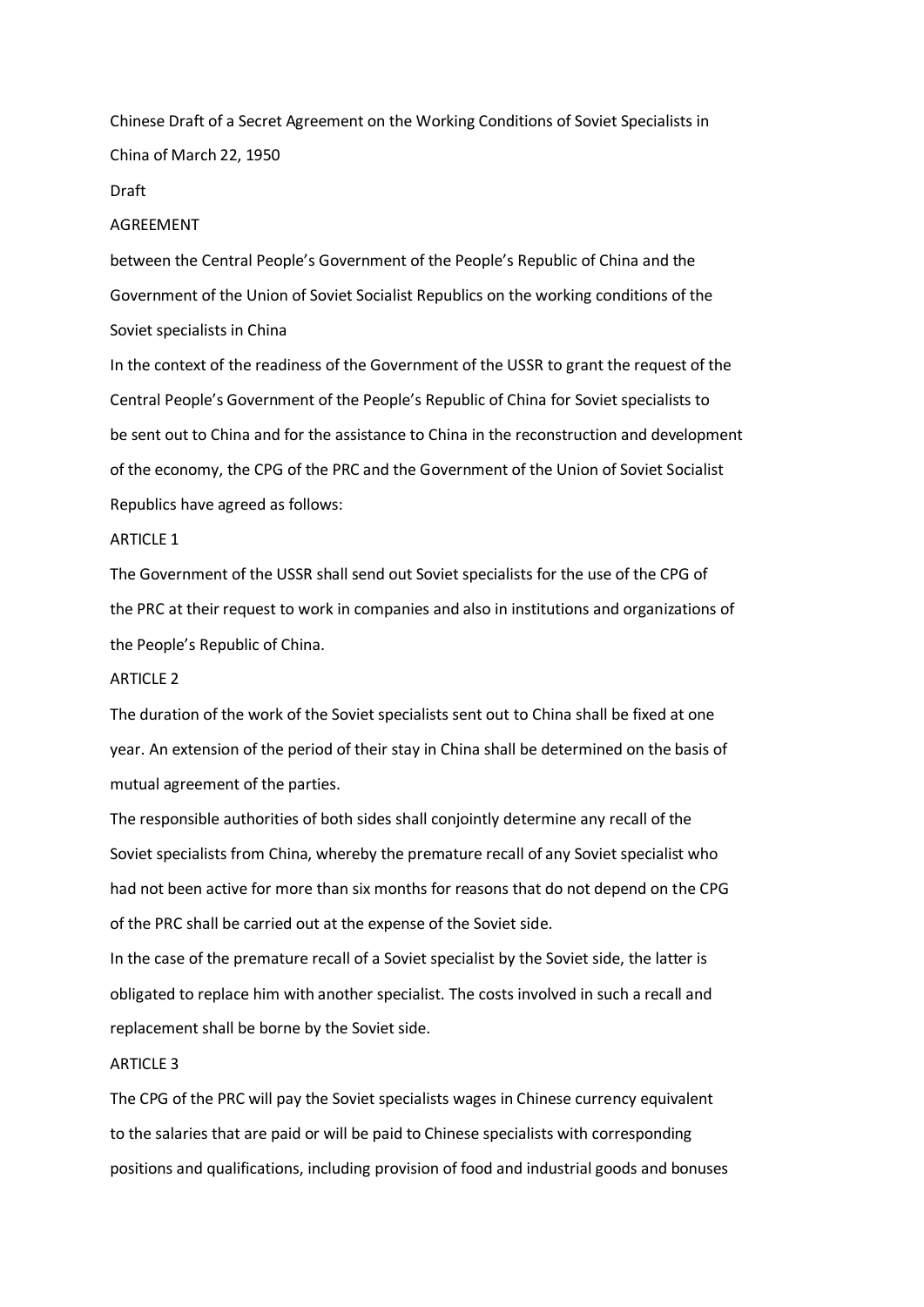in addition to wages and the like with which Chinese specialists are supplied. The CPG of the PRC shall compensate the Soviet side for the following expenditures for sending out the Chinese specialists to China: travel expenses of the specialists and their families, daily allowances, lodging expenses and wages for the period of the return trip on the territory of the USSR, expenses of baggage transportation to the extent of 80 kilograms per person, and travel expenses in the amount of the salary paid in the USSR during the month prior to departure.

The CPG of the PRC shall pay travel expenses, daily allowances, lodging expenses, and wages for the period of the return trip on Chinese territory directly in Chinese currency for the specialist and his family, and vacation compensation in the amount of one month's salary for each year spent working in China, and to Soviet specialists active in Chinese teaching institutions a two months' salary for each working year.

#### ARTICLE 4

The CPG of the PRC shall pay the Soviet Government between 1,500 and 3,000 rubles for each specialist sent out, depending on his qualifications, in compensation for the loss that the corresponding Soviet institution or factory suffers for sending its specialist abroad. ARTICLE 5

The CPG of the PRC shall provide furnished apartments with heating and lighting free of charge or pay an amount sufficient for renting a furnished apartment with heating and lighting to the Soviet specialists for the period of their work in China.

### ARTICLE 6

The CPG of the PRC engages in the case of the illness of a Soviet specialist not to terminate payment of salary for the entire period of the illness but no longer than three months.

In the event that the illness of a Soviet specialist lasts more than three months, the Government of the USSR is obligated to replace him with another specialist with the same qualifications.

## ARTICLE 7

All conflicts arising from this Agreement will be resolved by diplomatic means by the CPG of the CPR and the Government of the USSR.

# ARTICLE 8